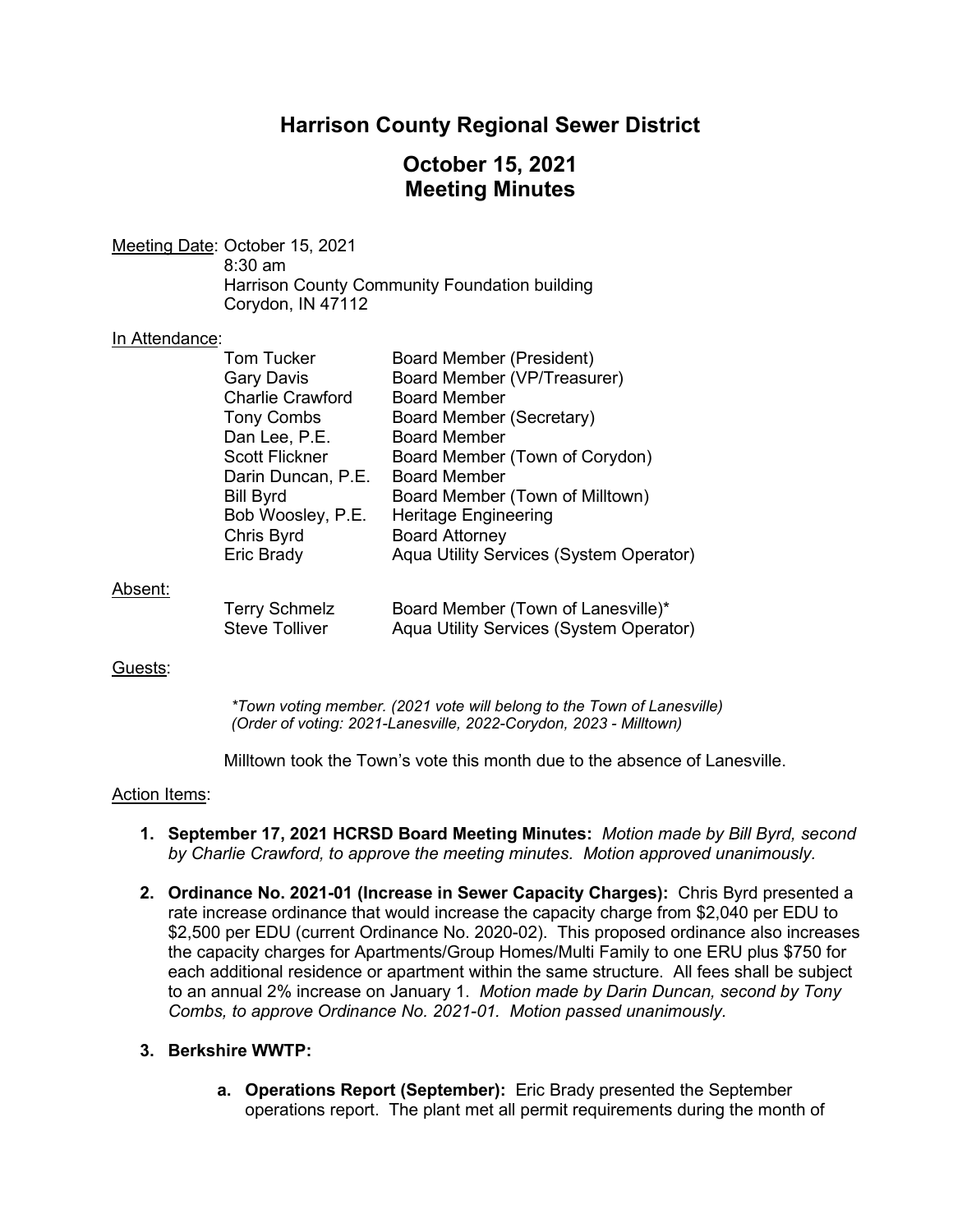September. *A motion was made by Gary Davis, second by Dan Lee, to accept the September operations report. Motion approved unanimously.*

## **4. Berkshire WWTP Expansion:**

**a. Preliminary Engineering Report (PER):** The revised PER was submitted on 09/01/21. It is still under review by SRF. Projects submitted in the revised PER now includes (budget estimates):

| 1) Effluent FM Replacement Project | \$200,000   | (\$223,717 low bid) |
|------------------------------------|-------------|---------------------|
| 2) WWTP Expansion Project          | \$2,067,000 |                     |
|                                    | \$2,267,000 |                     |

**b. WWTP Effluent FM Replacement Project:** The District made a request to the Commissioner's for funding of the WWTP Effluent FM Replacement Project (approx. \$223k) at their meeting on October  $4<sup>th</sup>$ . The request was tabled. The Board discussed the options for funding and decided to go back before the Commissioner's at their meeting on October 18<sup>th</sup> to request consideration be given for a possible loan (in lieu of a grant). Funds from capacity fees would be utilized to pay back the loan (the current capacity fees balance is approximately \$80,000 and will continue to grow as additional connections are added). The District is in a tough spot in that this project MUST be completed to allow on going developments to continue without interruption. Without these improvements IDEM will likely place a stop work order and a no tap ban on the District. Bob Woosley and Tom Tucker will go back before the Commissioner's at their upcoming meeting on October  $18<sup>th</sup>$  to make this request. The amount to be requested will be increased to \$250k to allow for contingency funds in the budget. The intention is to secure approval by the end of November to allow the District to award the Contract prior to the expiration of bids (bids expire on 12/16/21).

## **5. Treasurers Report:**

- **a.** *Motion made by Dan Lee, Bill Byrd, to approve the September Treasurer's Report. Motion approved unanimously.*
- **b.** *Motion made by Gary Davis, second by Tony Combs, to pay the following claims. Motion approved unanimously.*

## *District Checking Account:*

| i. Harrison REMC-WWTP electric service                          | \$1,285.39  |
|-----------------------------------------------------------------|-------------|
| ii. Duke Energy - lift station electric service                 | \$48.74     |
| iii. Town of Corydon - September sewer bills                    | \$12,545.52 |
| iv. Lanesville Utilities - September sewer bills                | \$641.65    |
| v. Aqua Utility Services - WWTP Op., LS Maint., Misc. Maint.    | \$4,530.47  |
| vi. Indiana Underground Plant Protection $-3^{rd}$ quarter fees | \$62.70     |
| vii. Liberty Mutual - blanket road cut bond                     | \$150.00    |
| viii. Steve Thieneman Builders - sewer deposit refund           | \$150.00    |
| ix. Infinity Homes - sewer deposit refund                       | \$150.00    |
| x. Heritage Eng. - Retainer/web site/NS Support/PER             | \$11,614.57 |